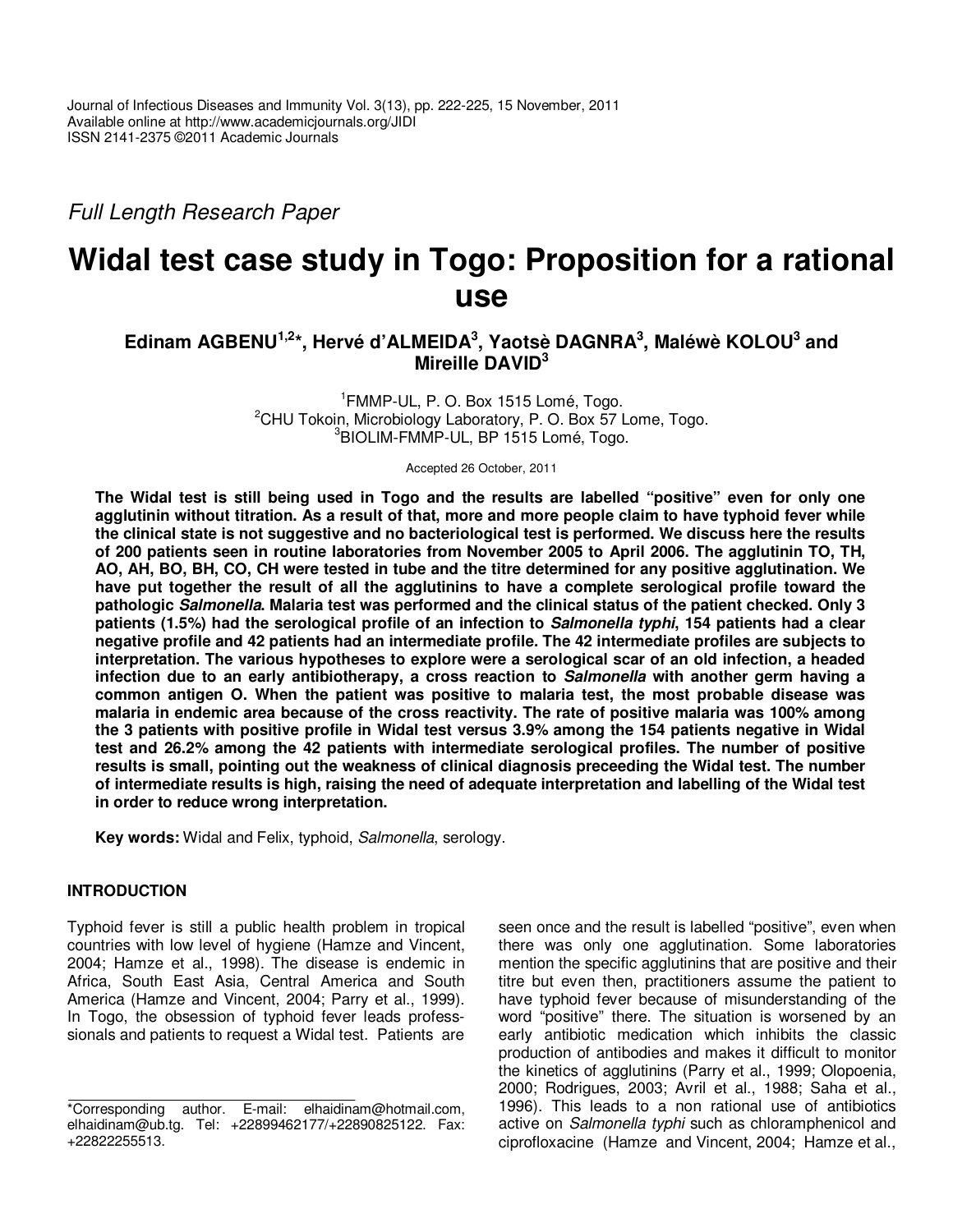1998; Parry et al., 1999; Shukla et al., 1997; Abraham et al., 1981). In this situation, more than 30% are assumed to have a typhoid fever in some hospitals of Togo (Agbenu et al., 2010). From some results obtained in routine practice, we propose here comments on serological profiles.

#### **MATERIALS AND METHODS**

Sera obtained from 200 patients were analysed with the kit SALMONELLA SEROLOGY / BIO-RAD®. We performed the Widal test in tube with centrifugation according to the operating manual. If agglutination occurs with any antigen, we did successive dilutions to determine the titre (Agbenu et al., 2010). The antigens tested were TO, TH, AO, AH, BO, BH, CO, CH. The titre was given by the last dilution which agglutinated. A patient was assumed seropositive if he had the following agglutinins:

1) H at least at 400 if alone,

2) H at 200 and O at 200 at least when both were present.

A patient was seronegative if the titre of each O and H agglutinins is lower than 200. Other cases were intermediate. The agglutinins were lower and their profiles did not correspond to any of the major salmonella (S. typhi, paratyphi A, B and C). We proposed hypotheses to explain the intermediate serological profiles. All the patients were tested for malaria by microscopy, thick smear with May Grünwald Giemsa staining. Epidemiological data (age, sex, location, occupation…) and clinical data (fever, asthenia, digestive signs, neurological signs…) were also collected.

### **RESULTS**

Over 200 patients who came to the laboratories with the request of a Widal test, 3 had a positive serology to S. typhi and 42 were neither positive nor negative to any of the Salmonella antigen typhi, paratyphi A, B or C. The corresponding serological profiles are presented in Table 1. The intermediate results should have generated some hypotheses that are compiled in the discussion. Fever was present in 100 patients (50.0%), asthenia in 111 (55.5%), stomach-ache in 79 (39.5%), headache in 45 (22.5%), nausea and vomiting in 22 (11.0%), anorexia in 49 (24.5%) and diarrhoea in 20 (10.0%). Some patients had association of symptoms. The three patients, positive with Widal test, had asthenia (2 cases), fever (2 cases), stomach-ache (3 cases), diarrhea (2 cases), nausea and vomiting (1 case), headache (2 cases) and vertigo (1 case).

Abdominal pain (p<0.034) and diarrhea (p<0.008) were more frequent in positive than in negative cases. No significant difference was noted in the occurrence of symptoms between the positive and the intermediate cases. Headache (p<0.004), abdominal pain (p<0.000), diarrhea (p<0.026) and anorexia (p<0.0198) were more frequent in intermediate than negative cases. Fever was more frequent in negative than intermediate cases  $(p<0.041)$ .

#### **DISCUSSION**

In many routine laboratories, these intermediate serological profiles (21.0%) were wrongly labelled "positive" and based on that, some practitioners initiated a treatment. The aforestated results show that all occurrence of agglutination cannot be assumed as an occurring "typhoid fever". The laboratories should add an interpretation of the whole serological profile and relate it to the patient's clinical condition. Moreover, the test has to be repeated in order to monitor the kinetics of agglutinins. Irrespective of the diagnostic value of the Widal test in endemic regions, the intermediate serological profiles presented earlier could be interpreted with the hypotheses stated subsequently:

**Hypotheses 1 and 2:** Early Typhoid fever (8th day), or infection by a Salmonella which shares antigen O with S. typhi with a different antigen H.

**Hypothesis 3:** These patients appeared to have a serological scar of a past typhoid fever. It could be an infection due to non-thyphoidal Salmonella which shares the antigen H with S. typhi with a different antigen O. The patients were positive to malaria test.

**Hypothesis 4:** The patient appeared to have a serological scar of a past typhoid fever. It could be an infection to non-thyphoidal Salmonella sharing the antigen H with S. typhi but a different O antigen. The patients were positive to malaria test.

**Hypothesis 5:** It could be an early paratyphoid A infection with coagglutination with BO, or an infection due to a Salmonella sharing the O antigen with S. paratyphi A. The patient was positive to malaria test.

**Hypothesis 6:** The patient appeared to have a serological scar of a past typhoid fever, or an infection to non-thyphoidal Salmonella sharing the antigen H with S. typhi but a different O antigen. The patient was positive to malaria test.

**Hypothesis 7:** The patient appeared to have a serological scar of a past paratyphoid B fever, or an infection to non-thyphoidal Salmonella sharing the antigen H with S. paratyphi B. The patient was negative to malaria test.

**Hypothesis 8:** The patient appeared to have an early paratyphoid B fever with a coagglutination TO or an infection to non-typhoidal Salmonella sharing the antigen O with paratyphi B, but a different H antigen. The patient was positive to malaria test.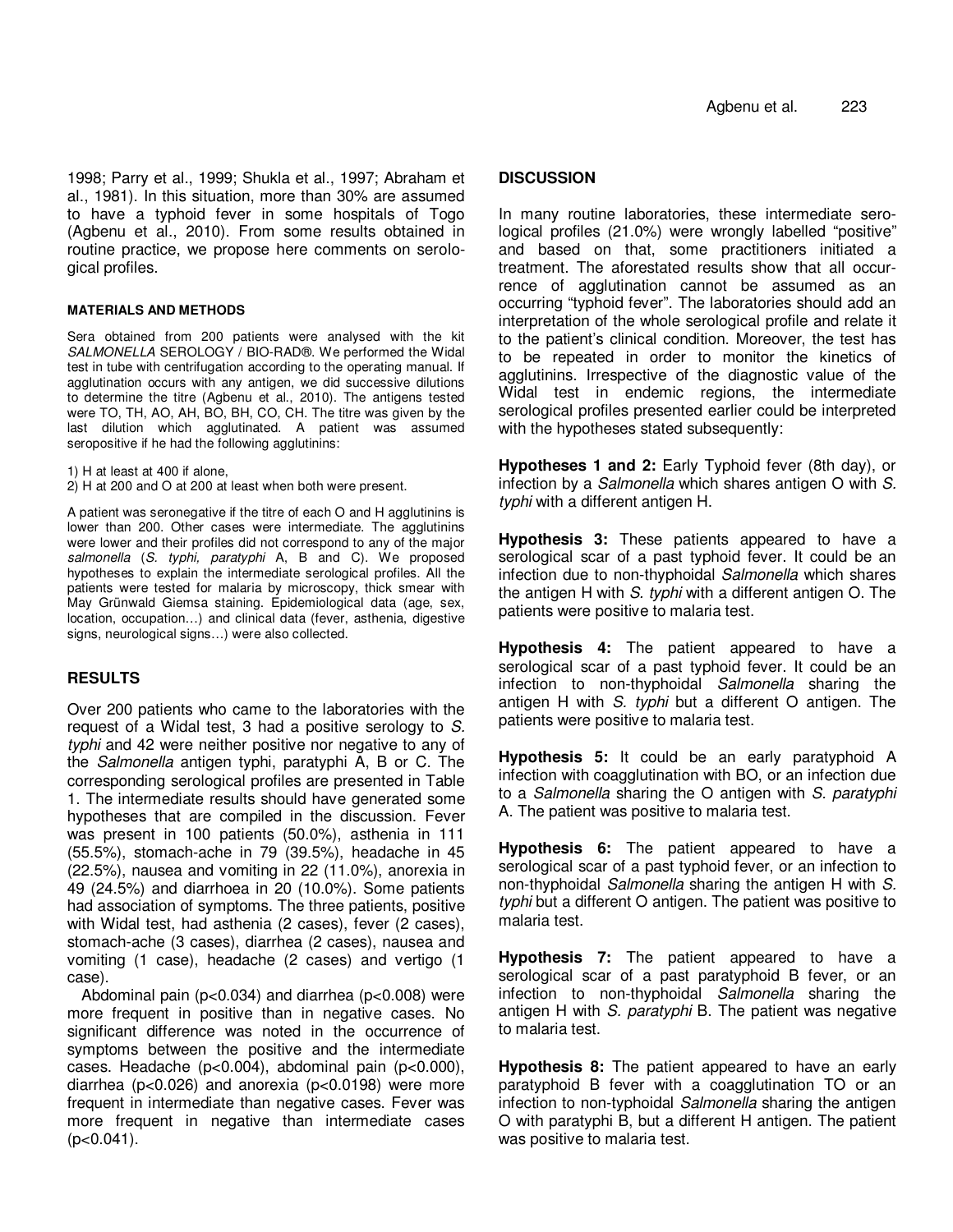| Titre of agglutinin |           |     |             |           |           |               |           |           |                             |            |
|---------------------|-----------|-----|-------------|-----------|-----------|---------------|-----------|-----------|-----------------------------|------------|
| TO                  | <b>TH</b> | AO  | AH          | <b>BO</b> | <b>BH</b> | $\mathsf{co}$ | <b>CH</b> | <b>MS</b> | Serological profile         | Number (%) |
| 0                   | 0         | 0   | $\Omega$    | 0         | $\Omega$  | 0             | 0         | Neg       | Neg                         | 154 (77.0) |
| 200                 | 0         | 0   | 0           | 0         | 0         | 0             | 0         | Pos       | Hypothesis* (1)             | 9(4.5)     |
| 200                 | 0         | 0   | 0           | 0         | 0         | 0             | 0         | Neg       | Hypothesis* (2)             | 1(0.5)     |
| 0                   | 100       | 0   | 0           | 0         | 0         | 0             | 0         | Neg       | Neg                         | 5(2.5)     |
| 0                   | 200       | 0   | 0           | 0         | 0         | 0             | 0         | Neg       | Hypothesis <sup>*</sup> (3) | 9(4.5)     |
| 0                   | 400       | 0   | 0           | 0         | 0         | 0             | 0         | Pos       | Typhoid fever treated early | 2(1.0)     |
| 100                 | 200       | 0   | 0           | 0         | 0         | 0             | 0         | Pos       | Hypothesis* (4)             | 2(1.0)     |
| 400                 | 800       | 0   | $\Omega$    | 0         | 0         | 0             | 0         | Pos       | Typhoid fever               | 2(1.0)     |
| 400                 | 800       | 0   | 100         | 0         | 0         | 0             | 0         | Pos       | <b>Typhoid Fever</b>        | 1(0.5)     |
| 0                   | 0         | 100 | $\mathbf 0$ | 0         | 0         | 0             | 0         | Neg       | Neg                         | 3(1.5)     |
| 0                   | 0         | 100 | 0           | 100       | 0         | 0             | 0         | Pos       | Neg                         | 1(0.5)     |
| 0                   | 0         | 200 | 0           | 100       | 0         | 0             | 0         | Pos       | Hypothesis* (5)             | 1(0.5)     |
| 0                   | 200       | 0   | 100         | 0         | 0         | 0             | 0         | Pos       | Hypothesis* (6)             | 1(0.5)     |
| 0                   | 0         | 0   | 0           | 100       | 0         | 0             | 0         | Neg       | Neg                         | 5(2.5)     |
| 100                 | 0         | 0   | 0           | 100       | 200       | 0             | 0         | Pos       | Hypothesis* (7)             | 1(0.5)     |
| 100                 | 0         | 0   | 0           | 200       | 0         | 0             | 0         | Pos       | Hypothesis* (8)             | 1(0.5)     |
| 0                   | 200       | 200 | 0           | 100       | 0         | 0             | 0         | Pos       | Hypothesis* (9)             | 1(0.5)     |
| 0                   | 200       | 0   | 0           | 200       | 0         | 0             | 0         | Pos       | Hypothesis* (10)            | 1(0.5)     |

**Table 1.** Serological profiles towards Salmonella typhi and paratyphi in 200 patients who underwent Widal test in Togo.

\* See discussion, Neg= negative, Pos= positive , MS= malaria smear.

**Hypothesis 9:** The patient appeared to have a serological scar of a past typhoid fever on which occurs an early paratyphoid A fever with coagglutination, or an infection due to non-typhoidal Salmonella sharing the antigen O with S. paratyphi A but a different H antigen. The patient was positive to malaria test.

**Hypothesis 10:** The patient appeared to have a serological scar of a past typhoid fever on which was occurring an infection due to Salmonella sharing the antigen O with S. paratyphi B but a different H antigen. The patient was positive to malaria test.

False positive reactions can occur during some diseases: malaria, exanthematic typhus, dysglobulinemia (myeloma, collagenosis, cirrhosis) and various infections by enterobacteria. These differential diagnoses should have been looked for in all the cases aforementioned. Since malaria test was done, the most likely hypothesis retained was a cross reaction with malaria when the test was positive. None of the patients seemed to have been vaccinated, otherwise we would have a profile with agglutinations to TH, AH and BH altogether.

Outside endemic regions, a single Widal test in a patient not vaccinated and not exposed to the disease may have a diagnostic value. In endemic zones however, the serological diagnosis is normally based on increasing

titres of antigens O and H and the population has high levels of antibodies because of frequent exposure to various antigens (Salmonella sp., Plasmodium sp.) (Hamze et al., 1998; Parry et al., 1999; Olopoenia, 2000; Nsutebu et al., 2003; Massi et al., 2003; Rao et al., 1999; Tohme et al., 2002; Jumba et al., 1995; Khan et al., 2005). Hoffmann stated that the result of a first Widal test is virtually interpretable unless the sensitivity, specificity, and predictive values are specifically known for the laboratory performing the analysis (Abdullah et al., 2005). Duthie, and other authors had raised the necessity to have specific criteria for the interpretation of the serological profiles in endemic areas, given the high frequency of cross reactions (Duthie and French, 1990; Hosoglu et al., 2006; Ismail, 2006; Pak-Leong et al., 1998; Clegg et al., 1994; Coovadia et al., 1986; Rodriguez and Duenas, 1993). Pang has suggested as criteria to assess positive agglutinins O, a titre at least equal to 1/160, what Hamze assumed to lower the sensitivity (Hamze et al., 1998; Tikky and Savithri, 1983). Finally, 1/200 is the titre of agglutinin O widely used as recommended by Parry for more reliable results (Parry et al., 1999).

### **Conclusion**

In 200 patients aged 5 to 69, we performed the Widal test and detected only 3 cases of infection by S. typhi. We